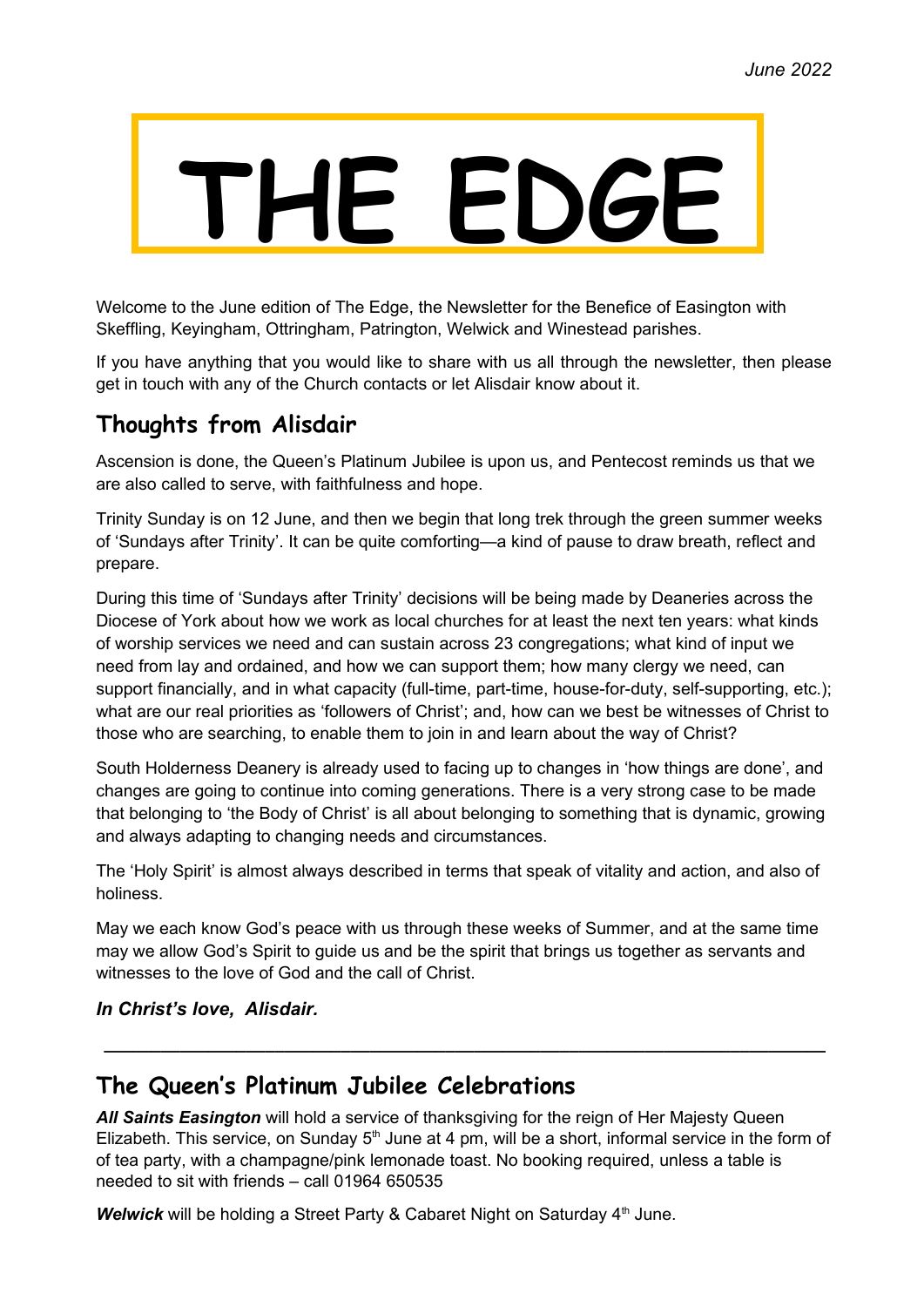*St Nicholas' Church in Keyingham* celebrations include a four day flower festival, a thanksgiving service and The Eden Project Big Lunch. The church will be open for viewing on Thursday Friday and Saturday  $2^{nd} 3^{rd}$  and  $4^{th}$  June, 11am to 3pm with tea and cake available. On Sunday  $5<sup>th</sup>$  June at 11.30am there is a thanksgiving service followed at 1.00pm by the big lunch – a bring and share picnic to be held in the church grounds. There will be games for the children, a quiz and all the displays to view. Everyone welcome.

# **CHURCH SERVICES IN JUNE**

**\_\_\_\_\_\_\_\_\_\_\_\_\_\_\_\_\_\_\_\_\_\_\_\_\_\_\_\_\_\_\_\_\_\_\_\_\_\_\_\_\_\_\_\_\_\_\_\_\_\_\_\_\_\_\_\_\_\_\_\_\_\_\_\_\_\_\_\_\_\_\_\_\_\_\_\_**

## *Please check your church notice board, the South Holderness Deanery Facebook page & newsletters, etc. for other services and updates*

## **St. Nicholas, Keyingham**

Sunday  $5<sup>th</sup> - 11.30$  – Pentecost and the Queen's Platinum Jubilee Thanksgiving service Sunday  $26<sup>th</sup> - 10:30$  – Family/Messy church incorporating children's crafts

## **St. Patrick, Patrington**

Sunday  $5<sup>th</sup> - 10.30$  – Pentecost Holy Communion

Sunday  $19<sup>th</sup> - 10.30 -$  Morning Prayer

Sunday  $26<sup>th</sup> - 10.30$  – Morning Prayer

## **All Saints, Easington**

Sunday  $5<sup>th</sup> - 4pm - 7$ he Queen's Platinum Jubilee Thanksgiving service

Sunday  $12<sup>th</sup> - 9.30 - Holy Communication$ 

## **St. Wilfrid, Ottringham**

Sunday  $19<sup>th</sup> - 10:30 - Holy Communication$ 

**St. Mary, Welwick**

Sunday  $26<sup>th</sup> - 10:30 - Holy Communication$ 

**St. Germain, Winestead**

Sunday  $26<sup>th</sup> - 6$ pm – Midsummer Evensong with the Deanery Choir

# **OTHER NEWS AND EVENTS FROM AROUND THE BENEFICE**

**\_\_\_\_\_\_\_\_\_\_\_\_\_\_\_\_\_\_\_\_\_\_\_\_\_\_\_\_\_\_\_\_\_\_\_\_\_\_\_\_\_\_\_\_\_\_\_\_\_\_\_\_\_\_\_\_\_\_\_\_\_\_\_\_\_\_\_\_\_\_\_\_\_**

*St Patrick's Church* are hosting an exhibition of Art Works organised by Larry Malkin, local marine, landscape and wildlife artist. Open Saturday 11th and Sunday 12th June from 10am - 4pm, entry is free with morning coffee and afternoon cream teas served at modest rates. Don't miss the opportunity to visit this stunning display of artwork.

*All Saints, Easington – FareShare shop* from 11am onwards every Friday (except the Jubilee weekend) food is available in the church, at reduced prices. There is also a hospitality facility in the chancel, where anyone can eat with others in a friendly environment at no cost. Small donations are appreciated but these are entirely discretionary.

*Wednesday group* - this group currently meets in the conservatory at 5 South Churchside at 9.30am. Everyone welcome, to ask what it means to be a Christian, to explore a simple Bible reading, to find a structure that works for group prayer, and to sing a couple of songs. Babies and toddlers welcome. Snacks, juice and coffee.

*Welwick pop-in* – every Thursday in the village hall from 10:00 til 12:00

*Ottringham Community Lunch* – first Wednesday of each month at 1pm in the Watts Arms.

**\_\_\_\_\_\_\_\_\_\_\_\_\_\_\_\_\_\_\_\_\_\_\_\_\_\_\_\_\_\_\_\_\_\_\_\_\_\_\_\_\_\_\_\_\_\_\_\_\_\_\_\_\_\_\_\_\_\_\_\_\_\_\_\_\_\_\_\_\_\_\_\_**